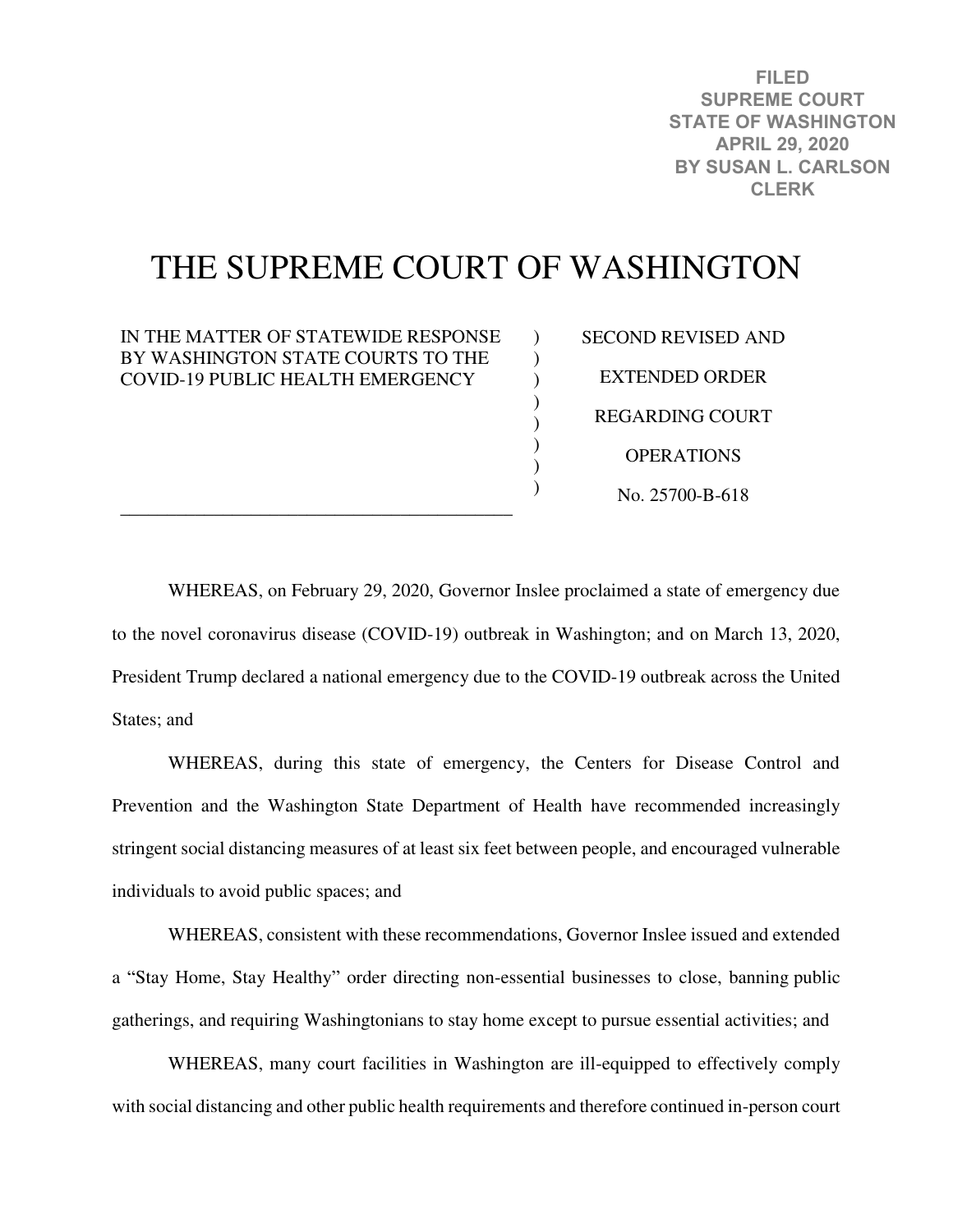appearances jeopardize the health and safety of litigants, attorneys, judges, court staff, and members of the public; and

WHEREAS, pursuant to this Court's orders on March 4 and 18, 2020, and April 13, 2020, many Washington courts have taken important steps to protect public health while ensuring continued access to justice and essential court services, including by strictly observing social distancing measures, holding proceedings remotely, suspending many in-building operations, and promulgating emergency rules as necessary; and

WHEREAS, the coordinated response from Washington courts to prevent the further spread of COVID-19 must be continued beyond the timeframes in this Court's prior orders while allowing courts to operate effectively and maintain effective and equitable access to justice; and

WHEREAS, this Court's consultation with trial courts, justice partners and coordinate branches of government confirms the need for further direction from this Court by issuing an order that revises and supersedes its prior orders; and

WHEREAS, the presiding judges across Washington need direction and authority to effectively administer their courts in response to this state of emergency, including authority to adopt, modify, and suspend court rules and orders as warranted to address the emergency conditions.

NOW, THEREFORE, pursuant to the Supreme Court's authority to administer justice and to ensure the safety of court personnel, litigants, and the public,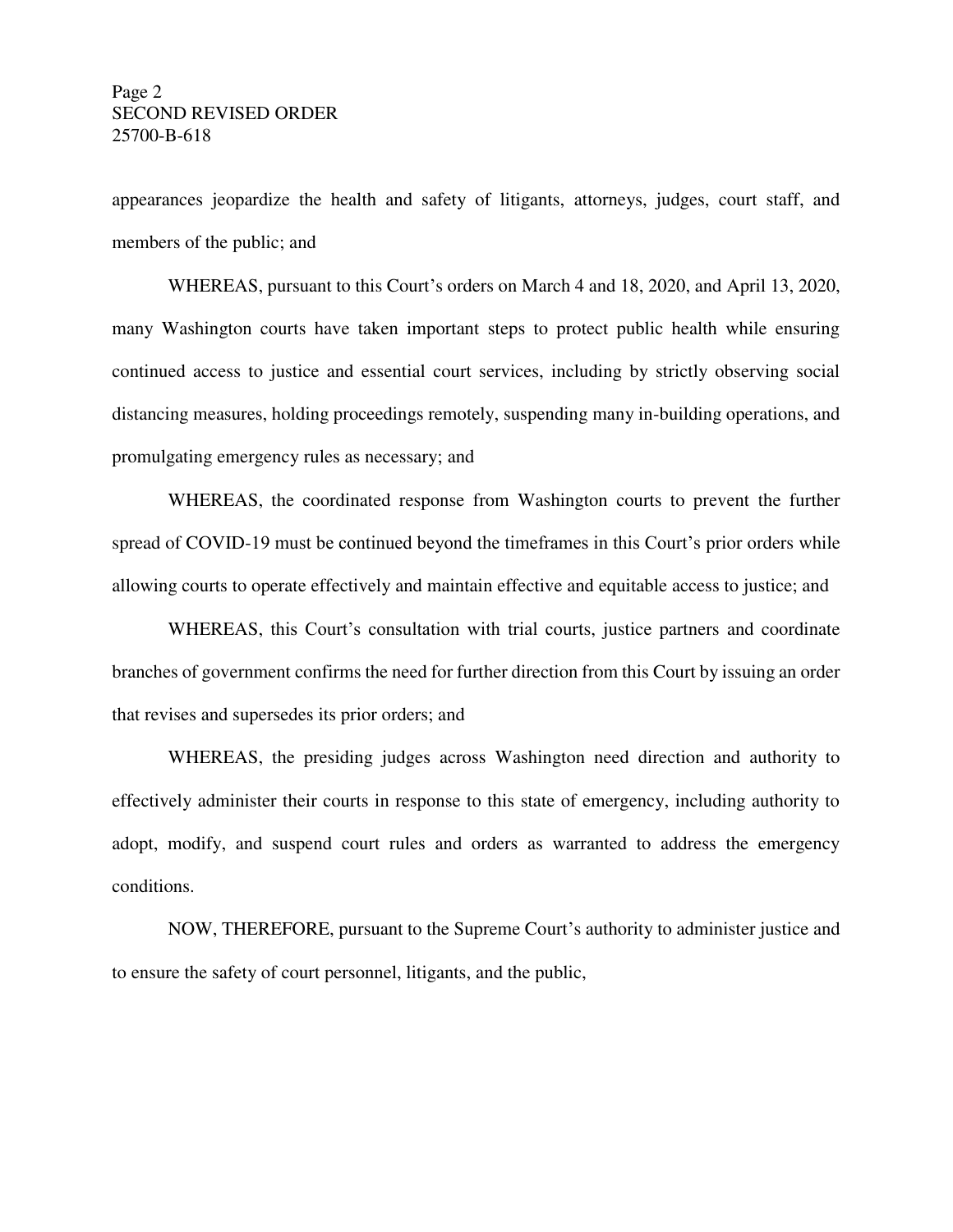### IT IS HEREBY ORDERED:

#### *With Respect to Civil Matters:*

- 1. All civil jury trials remain suspended until at least July 6, 2020. Trials already in session where a jury has been sworn and social distancing and other public health measures are strictly observed may proceed or, at the discretion of the trial court or agreement of the parties, be continued to a later date. Nonjury trials may be conducted by remote means or in person with strict observance of social distancing and other public health measures.
- 2. Non-emergency civil matters may be continued until after June 1, 2020. However, courts should begin to hear non-emergency civil matters, so long as such matters can appropriately be conducted by telephone, video or other remote means, or in person with strict observance of social distancing and other public health measures.
- 3. Courts shall continue to prioritize and hear all emergency civil matters that can be heard by telephone, video, or other remote means, or in person with strict observance of social distancing and other public health measures.
- 4. Courts shall continue to hear emergency civil protection order and restraining order matters. Courts must provide an accessible process for filing petitions for civil protection orders and motions for temporary restraining orders, which may include filing petitions in person or remotely. Courts are encouraged to provide alternative means for filing, including electronic filing options whenever possible,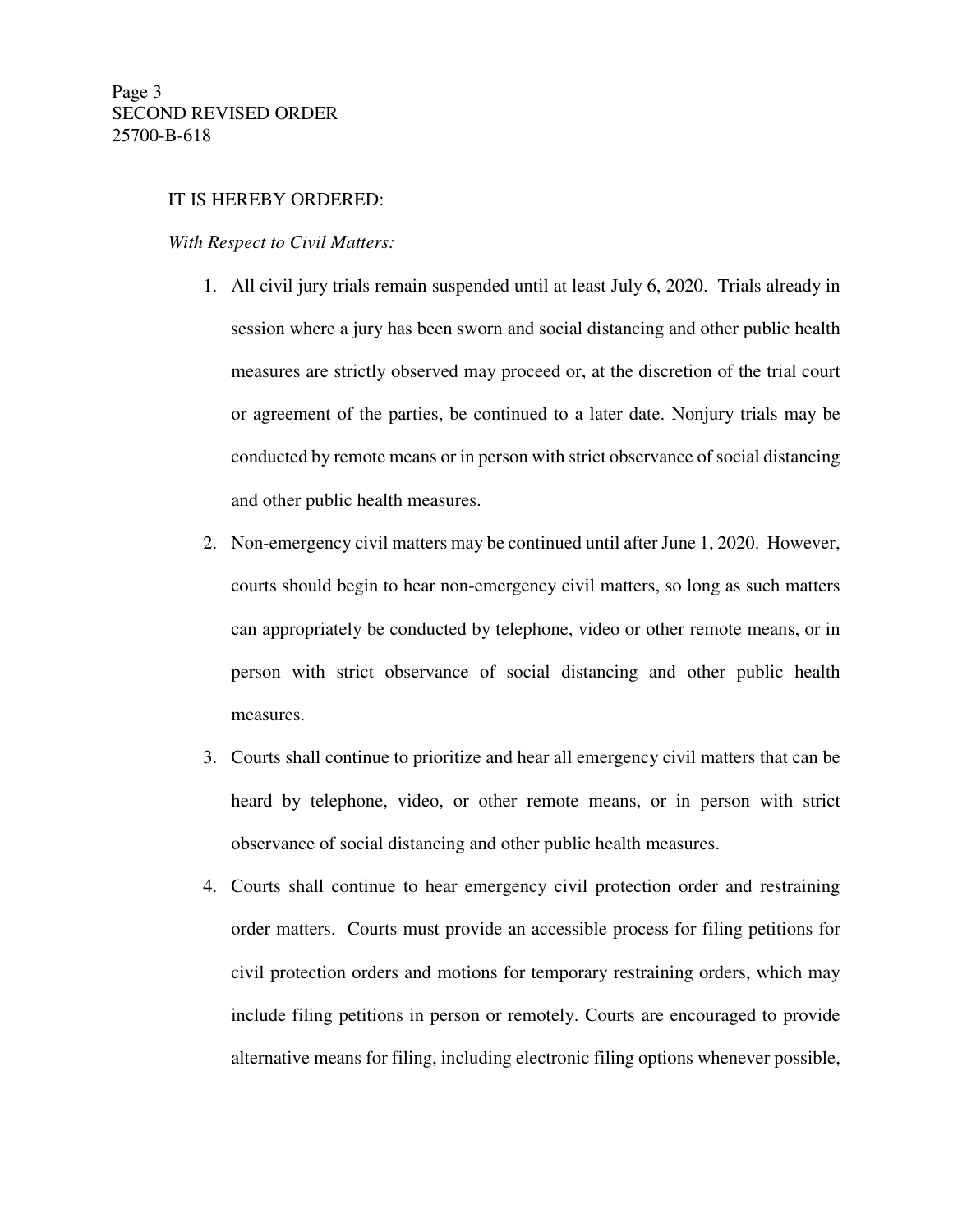especially when the courthouse is closed to the public or public clerk's office hours are restricted due to the public health emergency.

- a. Consistent with the Governor's Proclamation 20-45 (Apr. 10, 2020), requirements for *personal* service of the petition for a protection order or temporary protection order are suspended, except as to orders directing the surrender of weapons or removal of the respondent from a shared residence. Personal service remains preferred, and courts should require personal service by law enforcement when removal of children or change of custody of children is ordered, or in other circumstances where public or individual safety demands it. Where personal service is not required, service may be by law enforcement, including electronic service with acknowledgment of receipt, by process servers, by agreed service memorialized in writing, by publication or by mail. If parties have previously agreed to e-mail service or opted into e-service in the case or other currently open related case, service of temporary protection orders or reissuance/continuance orders by e-mail or e-service shall be sufficient. Before proceeding with a full hearing, the judicial officer must require proof of service five days prior to the hearing.
- b. Judicial officers have discretion to set hearing dates and extend temporary protection orders based on the circumstances to reasonably allow for sufficient notice, remote appearance, and presentation of evidence, while avoiding unreasonable delay. Whenever possible, statutory timeframes suspended under Proclamation 20-45 (Apr. 10, 2020) should be followed. Circumstances relevant to the setting of hearing dates include agreement of the parties, reasonable estimates for completing service, lack of prejudice, and specific findings of good cause, which may include restrictions in place due to the public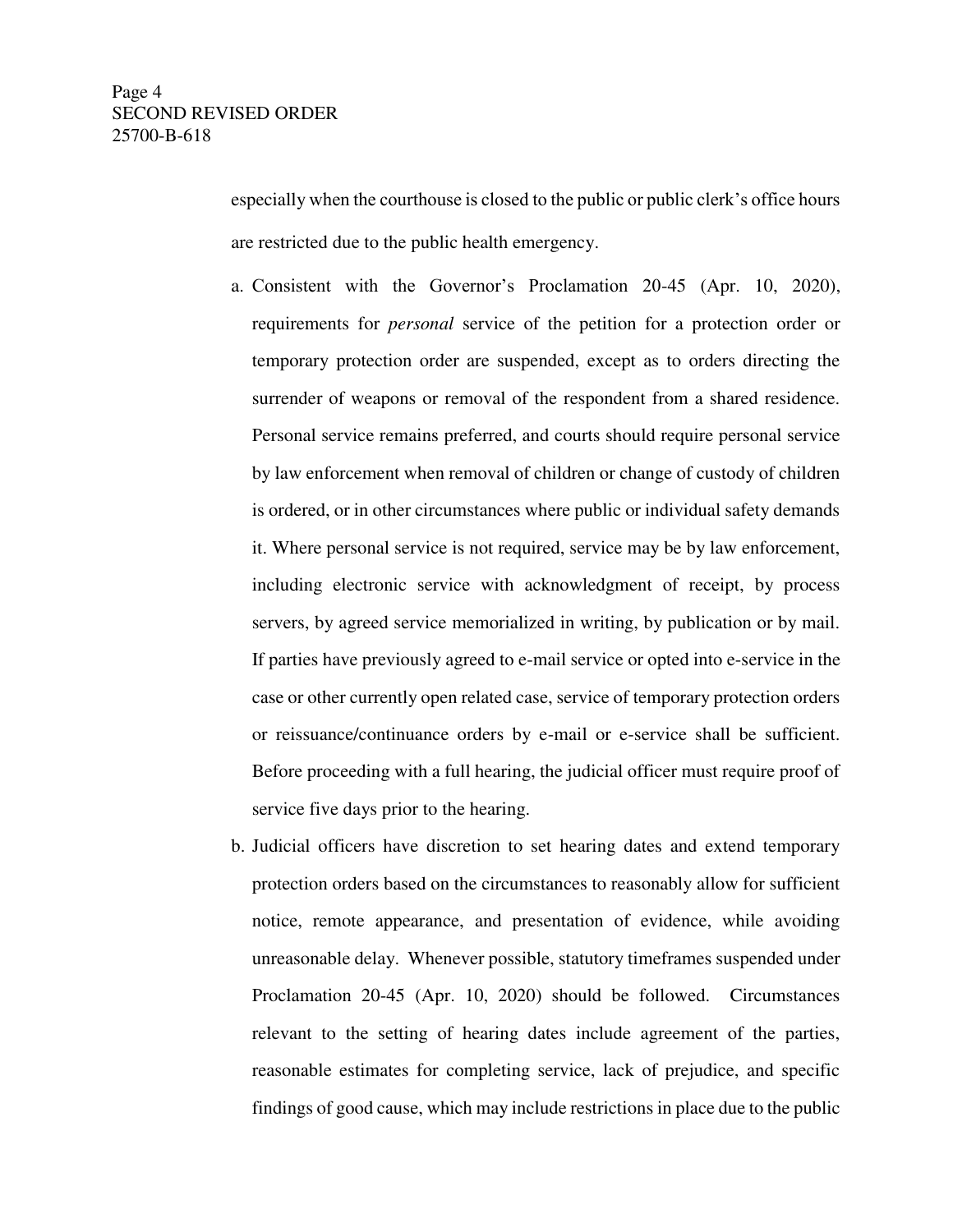health emergency. Reissuance orders may be similarly extended. Courts may provide a means for weapons surrender hearings that does not require in-person appearance only when consistent with public safety.

- c. Guidance for courts implementing emergency measures under this section may be found [here.](http://www.courts.wa.gov/content/publicUpload/Protection%20Order%20Resources/Resources%20for%20Implementation%20of%20Emergency%20Order%20Regarding%20Protection%20Orders%20and%20Guardianships.pdf)
- 5. With respect to all civil matters, courts should encourage parties to stipulate in writing to reasonable modifications of existing case schedules and methods of service and to conduct discovery by remote means whenever possible.

# *With Respect to Criminal and Juvenile Offender Matters:*

- 6. All criminal jury trials remain suspended until at least July 6, 2020. Trials already in session where a jury has been sworn and social distancing and other public health measures are strictly observed may proceed or be continued if the defendant agrees to a continuance. Nonjury trials may be conducted by remote means or in person with strict observance of social distancing and other public health measures.
- 7. **Out of custody** criminal and juvenile offender matters may be continued until after June 1, 2020, except (1) those motions, actions on agreed orders, status conferences or other proceedings that can appropriately be conducted by telephone, video or other means that does not require in-person attendance; and (2) matters that require in-person attendance but should in the interests of justice be heard immediately, provided that any such hearings must strictly comply with current public health mandates. Arraignment on **out of custody** criminal and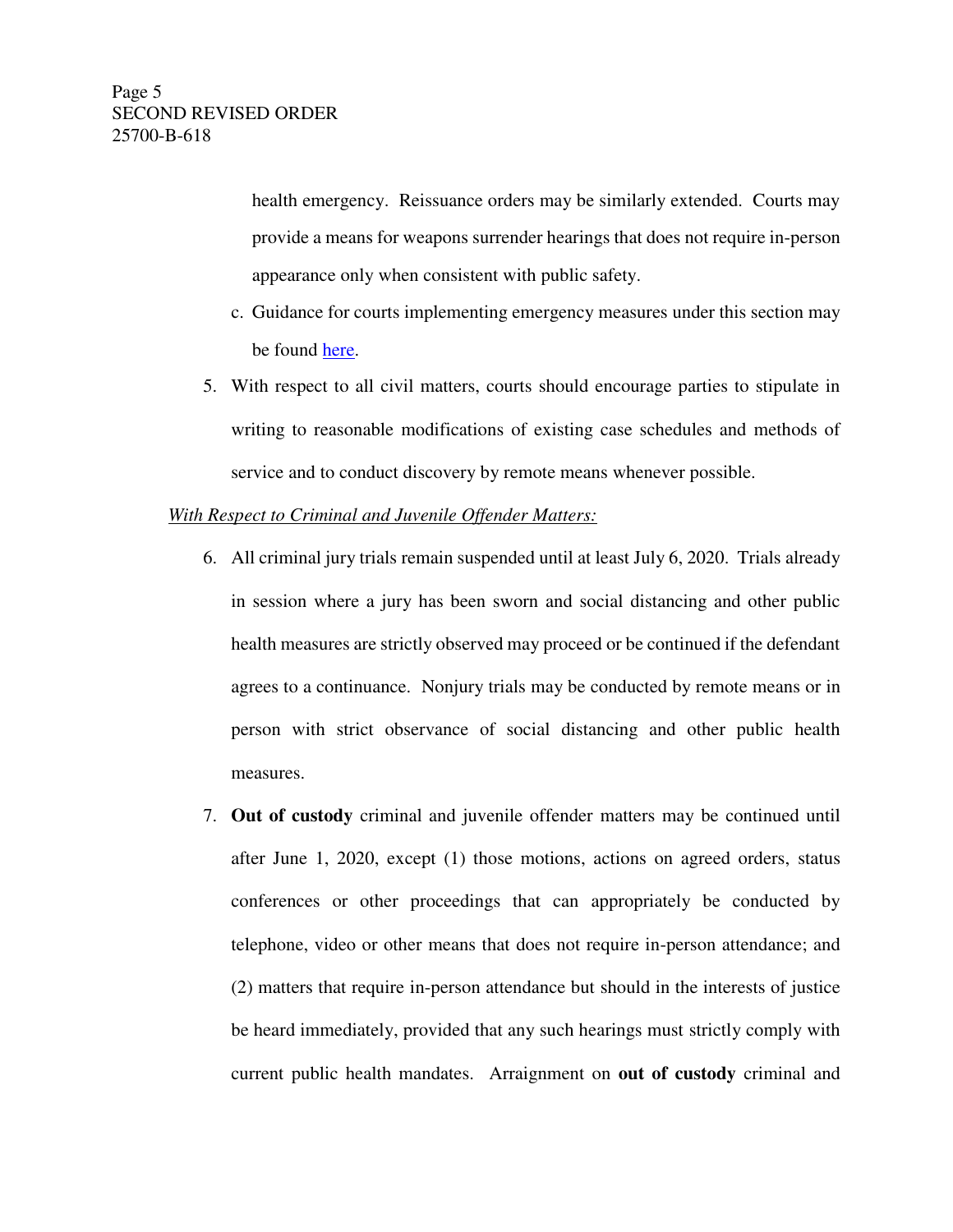juvenile offender cases filed between March 18, 2020 and July 3, 2020 may be deferred until a date 45 days after the filing of charges. Good cause exists under CrR 4.1 and CrRLJ 4.1 and JuCR 7.6 to extend the arraignment dates. The new arraignment date shall be considered the "initial commencement date" for purposes of establishing the time for trial under CrR  $3.3(c)(1)$ , CrRLJ  $3.3(c)(1)$ and JuCR 7.8(c)(1). Nothing in this section requires suspension of any proceeding, including therapeutic court proceedings, that can appropriately be conducted by telephone, video or other means that does not require in–person attendance.

- 8. Courts may enter ex parte no contact orders pursuant to RCW 10.99.040, RCW 10.99.045, RCW 7.92.160, RCW 7.90.150, RCW 9A.46.085, and/or RCW 9A.46.040, when an information, citation, or complaint is filed with the court, either by summons or warrant, and the court finds that probable cause is present for a sex offense, domestic violence offense, stalking offense, or harassment offense. Ex parte orders may be served upon the defendant by mail or by electronic means of service. This provision does not relieve the prosecution of proving a knowing violation of such an ex parte order in any prosecution for violating the order. Good cause exists for courts to extend ex parte orders beyond the initial period until a hearing can be held.
- 9. **In custody** criminal and juvenile offender matters may be continued until after June 1, 2020, with the following exceptions:
	- a. Scheduling and hearing of first appearances, arraignments, plea hearings, criminal motions, and sentencing or disposition hearings.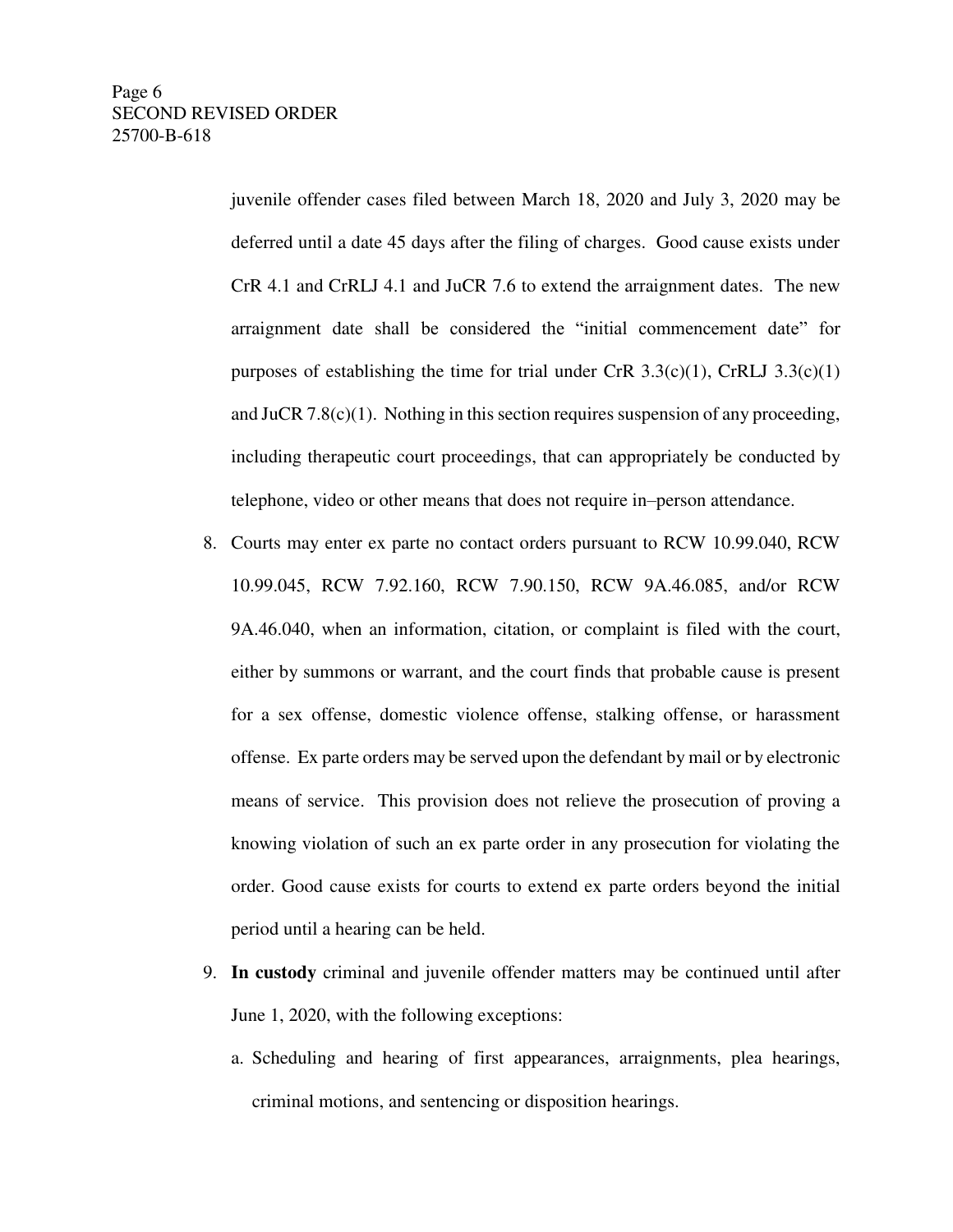- b. Courts retain discretion in the scheduling of these matters, except that the following matters shall take priority:
	- i. Pretrial release and bail modification motions.
	- ii. Plea hearings and sentencing or disposition hearings that result in the anticipated release of the defendant or respondent from pretrial detention within 30 days of the hearing.
	- iii. Parties are not required to file motions to shorten time in scheduling any of these matters.
- 10. Juvenile court jurisdiction in all pending offender proceedings and in all cases in which an information is filed with the juvenile court prior to June 1, 2020, in which the offender will reach the age of 18 within 120 days of May 4, 2020, shall be extended to the offender's next scheduled juvenile court hearing after June 1, 2020.
- 11. A continuance of these criminal and juvenile offender hearings and trials is required in the administration of justice. Based upon the court's finding that the serious danger posed by COVID-19 is good cause to continue criminal and juvenile offender trials, and constitutes an unavoidable circumstance under CrR  $3.3(e)(8)$ , CrRLJ  $3.3(e)(8)$ , and JuCR  $7.8(e)(7)$ , the time between the date of this Order and September 1, 2020 shall be EXCLUDED when calculating time for trial. CrR 3.3(e)(3), CrRLJ 3.3(e)(3), JuCR 7.8(e)(3).
- 12. The Court finds that obtaining signatures from defendants or respondents for orders continuing existing matters places significant burdens on attorneys,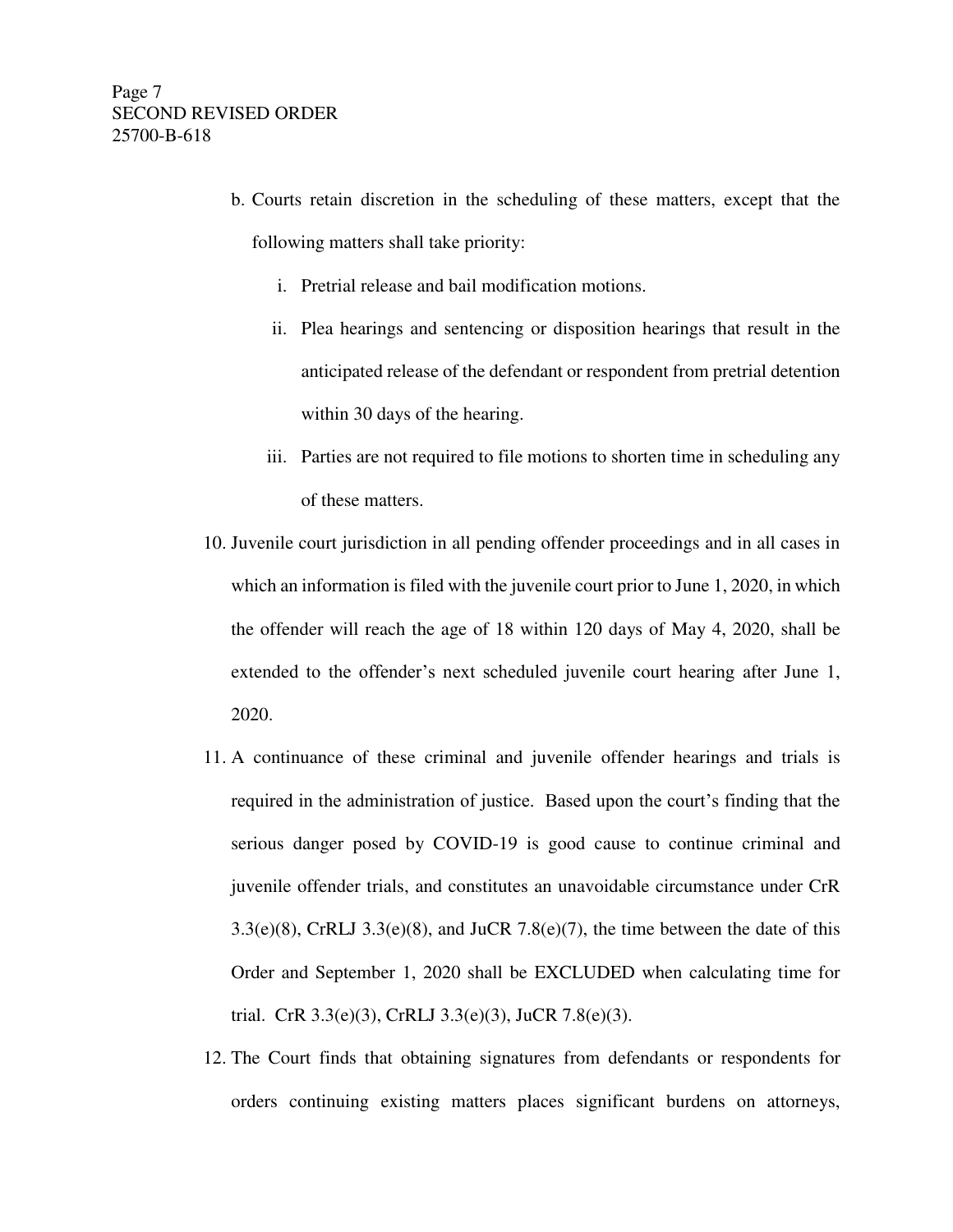particularly public defenders and all attorneys who must enter correctional facilities to obtain signatures in person. Therefore, this Order serves to authorize continuing those matters without need for further written orders. Additionally:

- a. Defense counsel is not required to obtain signatures from defendants or respondents on orders to continue criminal or juvenile offender matters through June 1, 2020.
- b. Courts shall provide notice of new hearing dates to defense counsel and unrepresented defendants.
- c. Defense counsel shall provide notice to defendants and respondents of new court dates.
- 13. Bench warrants may continue to issue for violations of conditions of release. However, courts should not issue bench warrants for failure to appear in-person for criminal or juvenile offender court hearings and pretrial supervision meetings unless necessary for the immediate preservation of public or individual safety. Additionally, courts should not issue or enforce bench warrants for juvenile status offenses or violations.
- 14. Motions for Pre-Trial Release:
	- a. Courts shall hear motions for pretrial release in criminal and juvenile offender matters on an expedited basis without requiring a motion to shorten time. Nothing in this section is intended to affect any statutory or constitutional provision regarding the rights of victims or witnesses.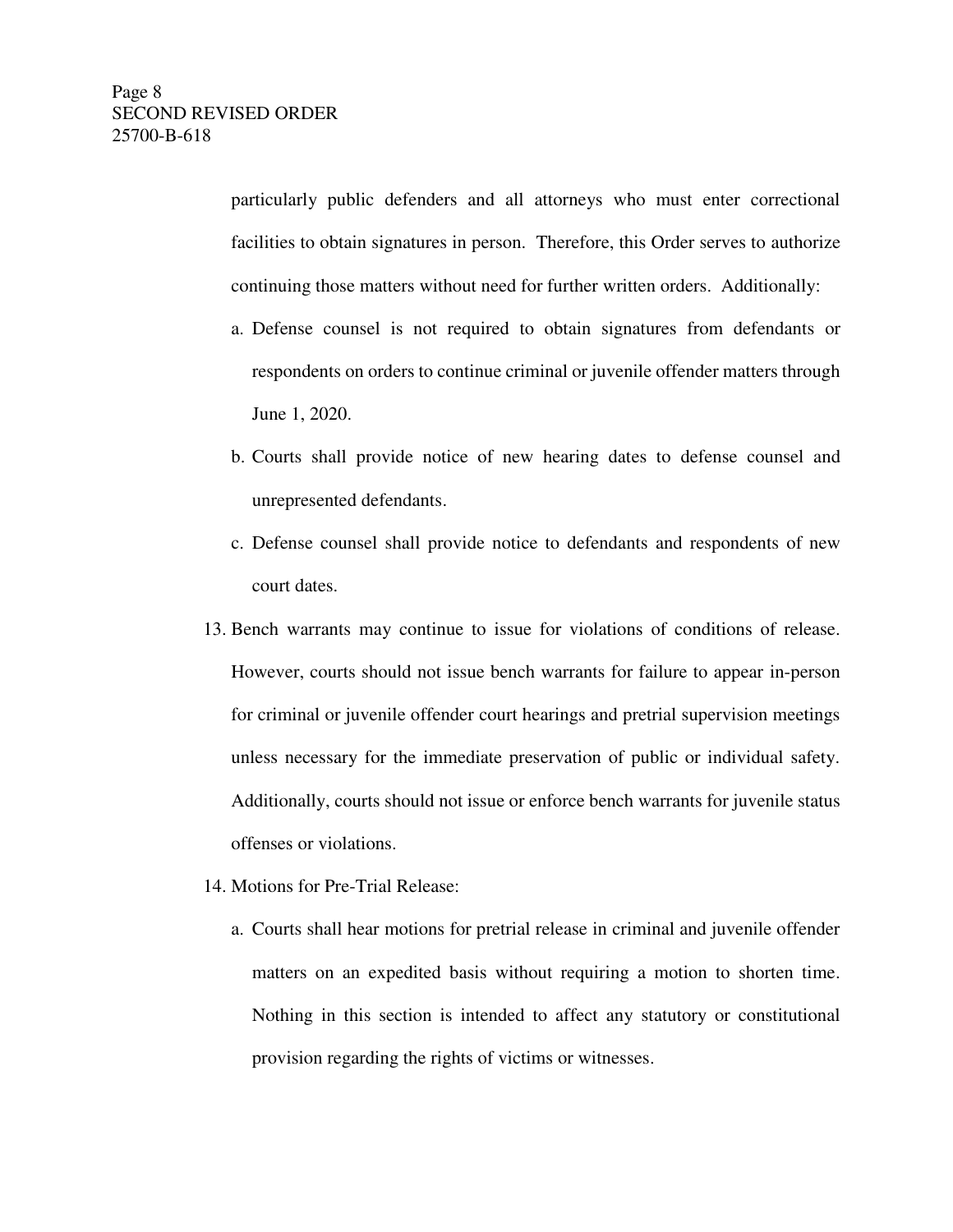- b. The Court finds that for those identified as part of a vulnerable or at-risk population by the Centers for Disease Control, COVID-19 is presumed to be a material change in circumstances, and the parties do not need to supply additional briefing on COVID-19 to the court. For all other cases, the COVID-19 crisis may constitute a "material change in circumstances" and "new information" allowing amendment of a previous bail order or providing different conditions of release under CrR  $3.2(k)(1)$  or CrRLJ  $3.2(k)(1)$ , but a finding of changed circumstances in any given case is left to the sound discretion of the trial court. Under such circumstances in the juvenile division of superior court, the court may conduct a new detention hearing pursuant to JuCR 7.4.
- c. Parties may present agreed orders for release of in-custody defendants and respondents, which should be considered expeditiously.
- d. If a hearing is required for a vulnerable or at-risk person as identified above, the court shall schedule such hearing within five days. The court is strongly encouraged to expedite hearings on other cases with due consideration of the rights of witnesses and victims to participate.
- 15. Courts must allow telephonic or video appearances for all scheduled criminal and juvenile offender hearings whenever possible. For all hearings that involve a critical stage of the proceedings, courts shall provide a means for defendants and respondents to have the opportunity for private and continual discussion with their attorney.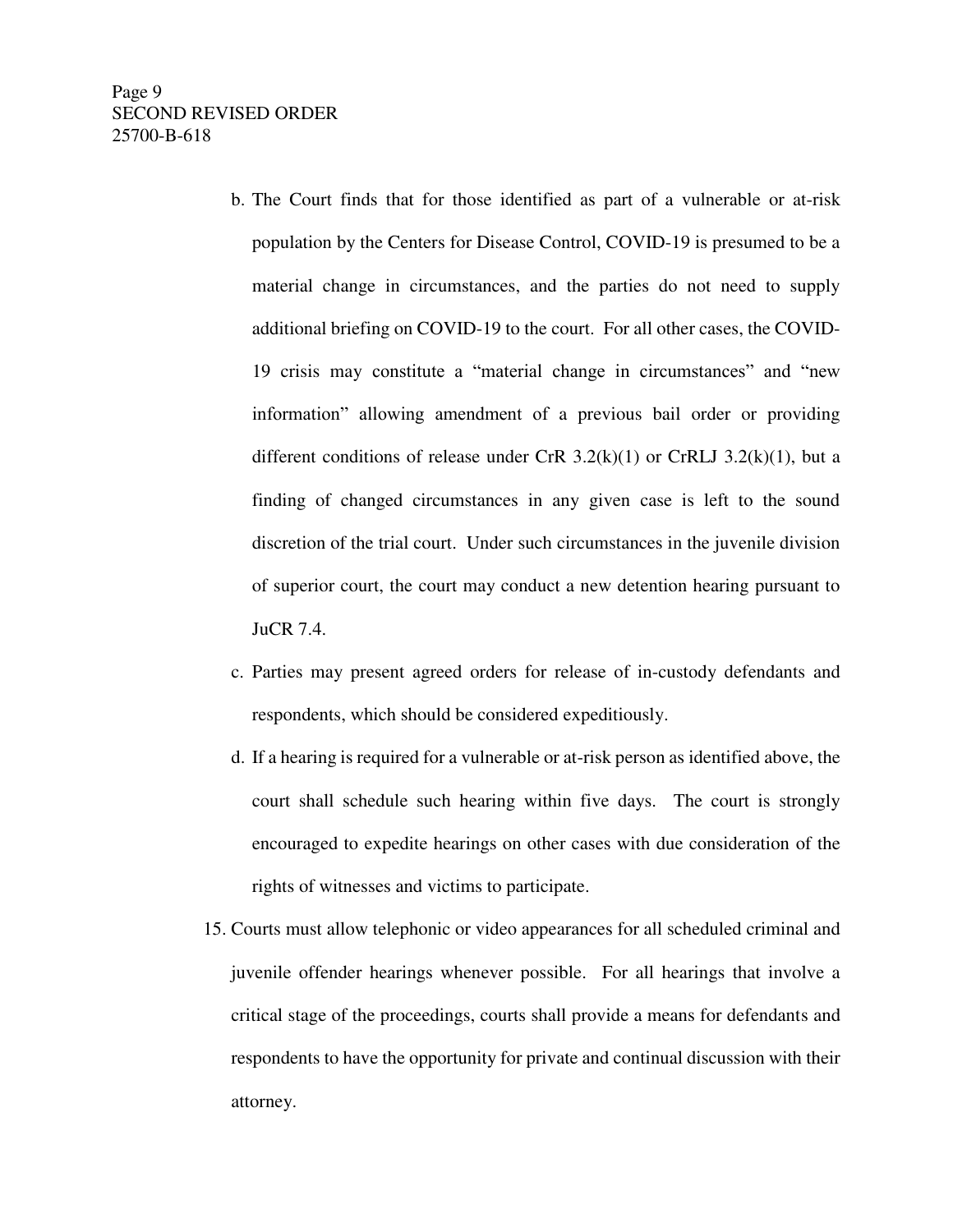## *General Provisions for Court Operations:*

- 16. Access to justice must be protected during emergency court operations. Where individuals are required to access the court through remote means, courts must provide no-cost options for doing so or provide a means for seeking a waiver of costs. This provision does not require suspending existing systems for remote filings or hearings that are based on a user-fee model.
- 17. Courts must provide clear notice to the public of restricted court hours and operations, as well as information on how individuals seeking emergency relief may access the courts. Courts are encouraged to provide such notice in the most commonly used languages in Washington, and to make every effort to timely provide translation or interpretation into other languages upon request. The [Washington State Supreme Court Interpreter Commission](https://www.courts.wa.gov/interpreters/COVID-19) may assist courts in this process.
- 18. The availability of interpreter services should not be restricted by emergency operations. Interpreting should be done by remote means whenever possible, consistent with [protocols](https://www.courts.wa.gov/interpreters/COVID-19) developed by the Washington State Supreme Court Interpreter Commission.
- 19. Washington courts are committed to protecting rights to public court proceedings. Any limitations placed on public access to court proceedings due to the public health emergency must be consistent with the legal analysis required under *State v. Bone Club*, 128 Wn.2d 254 (1995) and *The Seattle Times v. Ishikawa*, 97 Wn.2d 30 (1982). Courts should continue to record remote hearings and to make the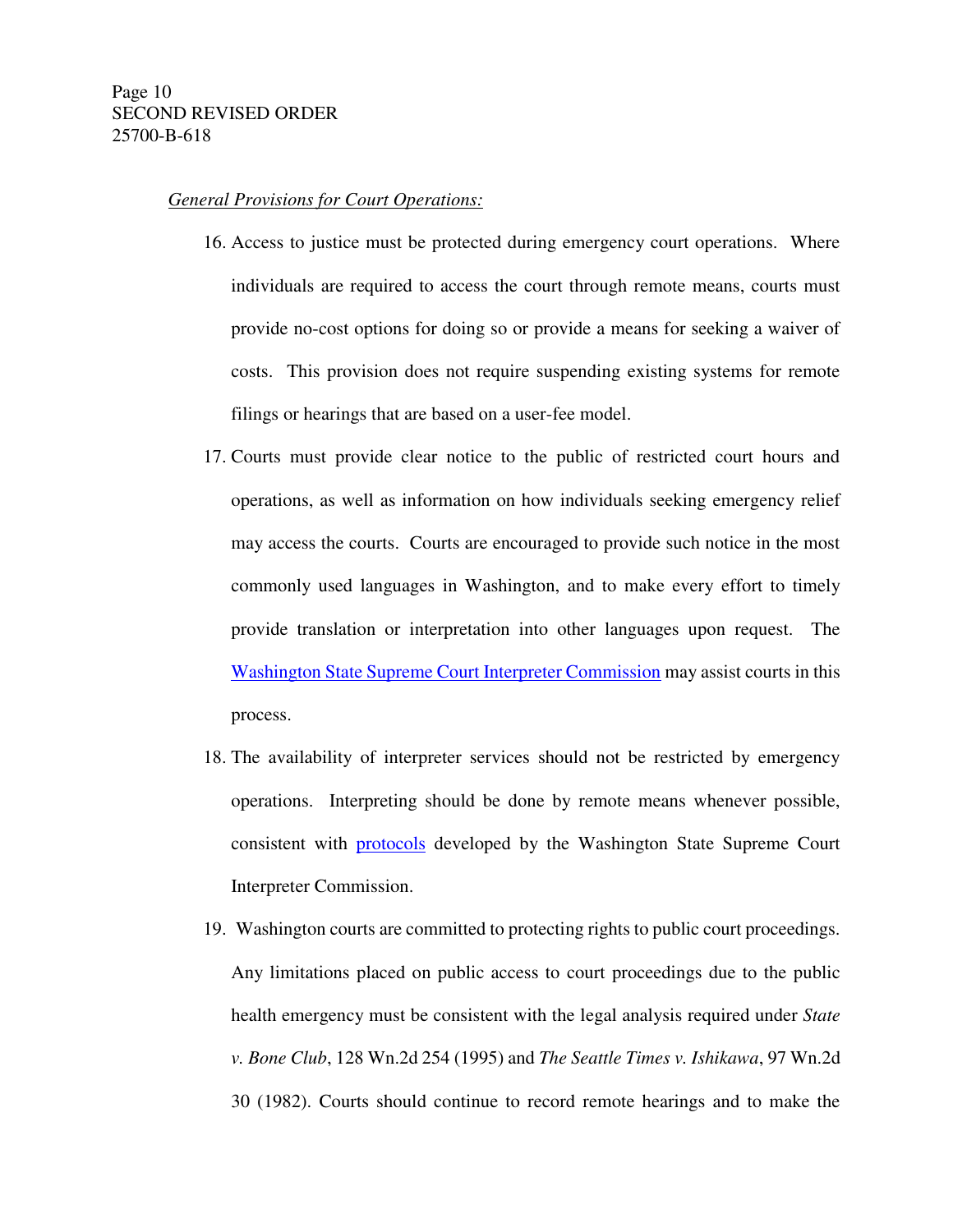recording or a transcript part of the record, and should develop protocols for allowing public observation of video or telephonic hearings. Guidance for courts in protecting public court proceedings during emergency operations can be found [here.](http://www.courts.wa.gov/content/publicUpload/Virtual%20Court/Open%20Courts%20Guidance%20Letter.pdf)

- 20. Notwithstanding any provision of GR 30 to the contrary, an electronic signature shall be deemed a reliable means for authentication of documents and shall have the same force and effect as an original signature to a paper copy of the document so signed. For purposes of this Order, "electronic signature" means a digital signature as described in Supreme Court Order No. [25700-B-596](http://www.courts.wa.gov/appellate_trial_courts/supreme/genOrders/DigitalSignatures.pdf) (July 16, 2019) and RCW 9A.72.085(5) (repealed); an electronic image of the handwritten signature of an individual; or other electronic sound, symbol, or process, attached to or logically associated with an electronic record and executed or adopted by a person with the intent to sign the record, including but not limited to "/s/ [name of signatory]".
	- a. To the extent not already authorized, whenever a judicial officer or clerk is required to sign an order, judgment, notification, or other document an electronic signature shall be sufficient. The presiding judge, in consultation with the county clerk where applicable, should direct by administrative order the provisions for use of alternative signature methods for judicial officers in that jurisdiction. Guidance in developing such orders may be found [here.](http://www.courts.wa.gov/content/publicUpload/Supreme%20Court%20Orders/Alternative%20Signatures%20for%20Judicial%20Officers%202020%2004%2028.pdf)
	- b. Courts are authorized and are hereby encouraged when practicable to waive by emergency rule or order provisions of GR 30(d) that require: (1) the issuance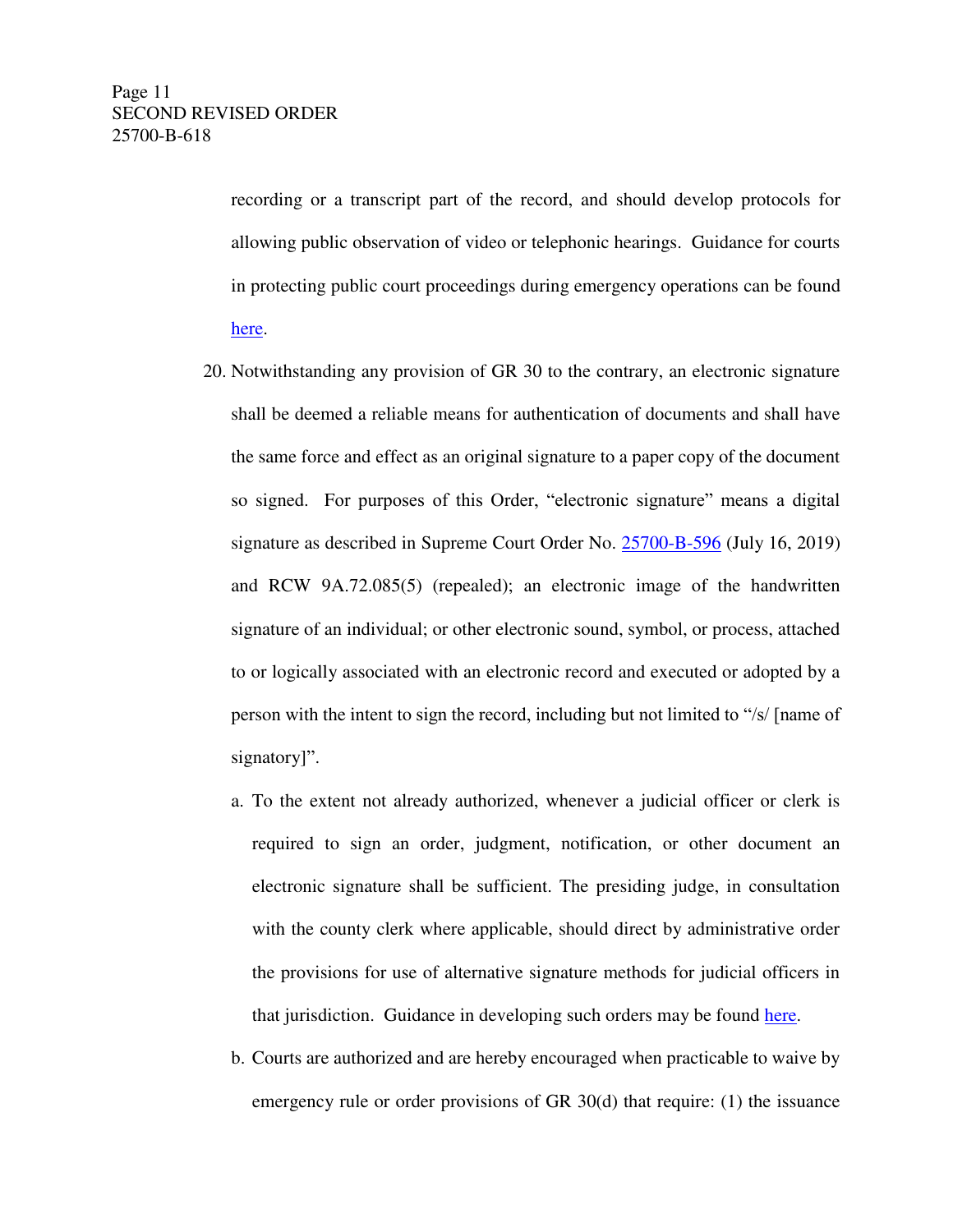of a user ID and password to electronically file documents with the court or clerk; (2) that a party who has filed electronically or has provided the clerk with their email address must give consent to accept electronic transmissions from the court.

- 21. This Court recognizes that there are procedural issues in juvenile, dependency, involuntary commitment, child support, and other matters that may not be encompassed in this Order. Nothing in this Order limits other interested parties in submitting similar orders tailored to the unique circumstances of those matters and any other matters not addressed by this Order. Nothing in this Order prevents courts from following specific emergency plans for such matters, including for Involuntary Treatment Act and dependency matters. Where any provisions of this Order may be interpreted to conflict with any provision of another Supreme Court order addressing specific case matters, such as dependency and termination matters, the provisions of the more specific order shall control.
- 22. Nothing in this Order limits the authority of courts to adopt measures to protect health and safety that are more restrictive than this Order, as circumstances warrant, including by extending as necessary the time frames in this Order. However, courts are encouraged to move toward conducting as much court business as can be done consistent with public health and safety. Any summons issued for jury trials must provide a process for excusing or delaying jury service by individuals who are at higher risk from COVID-19 exposure based on their age or existing health conditions, or those of a household member. Courts should